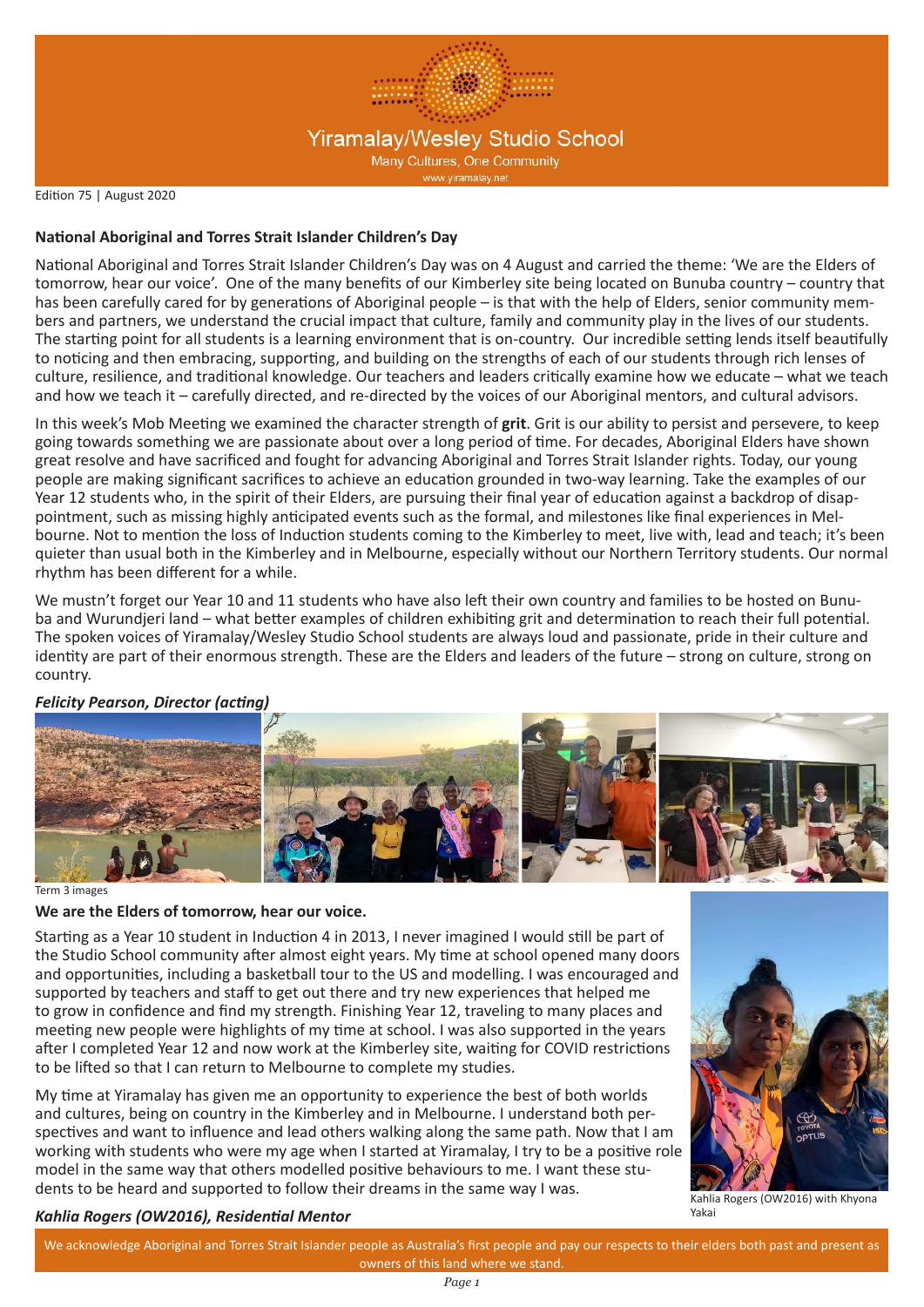#### **A valuable experience for everyone**

Last Friday we loaded up the troopies and camper trailer and headed to Derby. After setting up camp at Derby High School, we drove to the oval where Garnduwa were set up to run a girls football clinic. To build cohesion, the sides were divided and Yiramalay students mixed in with Derby students and older Derby Tigers players. This made for a game of high intensity and it was great to see such remarkable skills exhibited after a long break between events due to COVID. The event really showcased not only the sporting talent of students but their capacity for resilience and persistence in these uncertain times. It gives me hope for the future knowing that these young people

will shoulder the responsibilities for their communities and will be future Indigenous leaders. Congratulations to Jirrwirliny Jefferies from Karratha who was voted Best on Ground and given a prize pack for her extraordinary efforts.

To strengthen the connections of this team of young students, we managed to fit in some sightseeing on Saturday at the Derby markets and jetty before we returned to Yiramalay.

All in all, the trip was a great success and a valuable experience for everyone!

*Toby Tracy, Community Engagement Officer*



Jirrwirliny, Kelsey, Nineisha and Shakaya celebrating Garnduwa's girls football clinic in Derby Jirrwirliny (right) with her winning prize pack<br>after the game

**Training ground for aspiring leaders**

Part of my role is to be creative and engage our students and staff in after school and evening activities that build connections and relationships in our community. Our evening Yiramalay basketball competition sessions, running since the start of Term 3, have been the best medicine for COVID times and tap into a passionate pastime here.

Most of the students and staff on site have participated in four teams and the round robin competition has seen all

teams compete against each other. The competition has engaged students in after school sports and highlighted the basketball talent at the school. It has also shown a spotlight on students who have excelled at leading their team and who will carry this skill into their future and their community. Like most things at Yiramalay, these sessions are not only encouraging positive community spirit, they also serve as the training ground for our aspiring leaders.

*Ryan Ali-Akil, Program Activities Co-ordinator*



Teams from the evening Yiramalay basketball competition sessions

**Why I enjoy working out at Yiramalay**

I have been with Yiramalay for almost nine months now. I am originally from Melbourne but have been living in Fitzroy Crossing for the past two years.

I love it up here and can't see myself going back to Melbourne anytime soon. I am grateful to be a Residential Mentor at Yiramalay, it's a great place to learn about culture and the land we live on.

## *Tim Ismaili, Residential Mentor*

I enjoy our camping trips out on country; my favourite place we have visited is Diamond Gorge. Being able to help students develop into respectful, young adults is the most rewarding thing about my role as a Residential Mentor.

# **Camillia Rogers, Residential Mentor** Tim Ismaili with Camillia Rogers

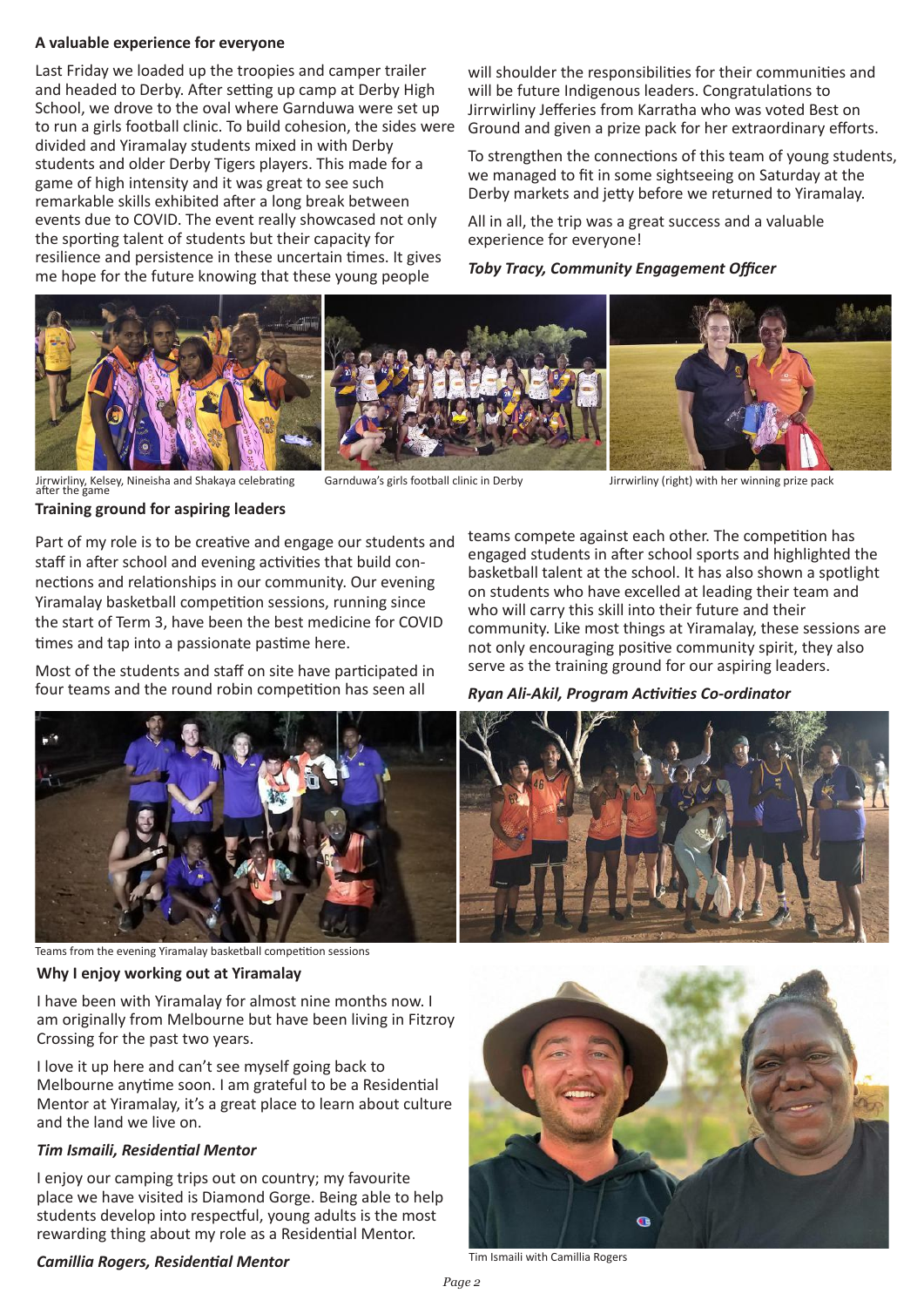### **This is a young person with a voice.**

We've always admired and been inspired by the resilience and adaptability of the students in this program. The individual stories of students accessing the VCE and MYP this year serve only to increase these levels of admiration and inspiration. Year 12 VCE student and Yiramalay Prefect, Alena Landers travelled to Melbourne this term after a full term of remote learning in Term 2. She has taken a leap of faith not knowing when she can return home to friends, family and the warmth of Broome. Her goal, to study a double degree at Melbourne University of Nursing and Midwifery, is something she is determined to achieve. As a young leader, Alena is taking charge of her destiny. Making sure her voice is heard, and her opinions are considered.

Year 10 student, Banjo McIntosh has also shown tremendous courage through this difficult time. Banjo didn't return to Broome for the Term 2 break, instead staying in Victoria with grandparents and family friends. Most recently Banjo completed his subject choices for VCE Year 11. Banjo is considering a pathway in law. He is a creative and kind person with a sharp wit and tremendous intelligence. His eyes light up when he discusses matters of social justice and how he could play a role in helping to keep corporations and government officials, from further exploiting the rich natural resources around his home-town Broome in the Kimberley. This is a young person with a voice.

Jason Baird, Coen Wright and Kyhona Yakai, have all expressed quite clearly, their ambitions for the future. Jason intends to study Early Childhood Education at CDU in Darwin, Coen, Cyber Security at UWA in Perth and Kyhona, Nursing or related field in either Melbourne or WA. These students are our leaders and their voices have been heard. Their courage is tremendous as they make their way in the world.

*Matt Watson, Deputy Director Yiramalay/Wesley Studio School, Deputy Head Learning in Residence - Melbourne* 







Banjo McIntosh studying with support from Yiramalay Mentor, Ayla Pearson.

Alena Landers preparing for her Geography SAC with Program Support officer Hannah Singleton

Year 11 VCE student Jason Baird working hard in the Hartnell Dining Room Year 12 VCE student Coen Wright

# **Our students show GRIT**

During our last mob meeting, we celebrated our young people, the influential leaders of the future, by acknowledging and celebrating their achievements. We introduced the concept of 'GRIT' and recognised that our students display it daily as they persist in achieving their academic goals despite the many obstacles they may face along the way.

Throughout this past fortnight, our students have had the opportunity to engage with various external opportunities such as broadcasting at Wangki Radio Station, interacting with Kimberley Health Services and going on-country with the Bunuba Rangers. Engagement with these organisations saw our students show grit as they were challenged within their 'stretch zones' to overcome the 'shame factor', writing and reciting their poetry on Wangki Radio. They also had the opportunity to work with the Bunuba Rangers to learn all about invasive weed and cane toad control – they even travelled under cover of night to read the cane toad 'front' in order to assess the problem. Furthermore, they visited the Health Services as part of the Health curriculum to learn more about sexual health and healthy relationships.

Students have reflected on their enjoyment when engaging in such a rich and exciting curriculum and are looking forward to next weeks' academic camps to Halls Creek/Purnululu National Park and the Dampier Peninsular.



*Monique Fewkes, Head of Teaching and Learning*